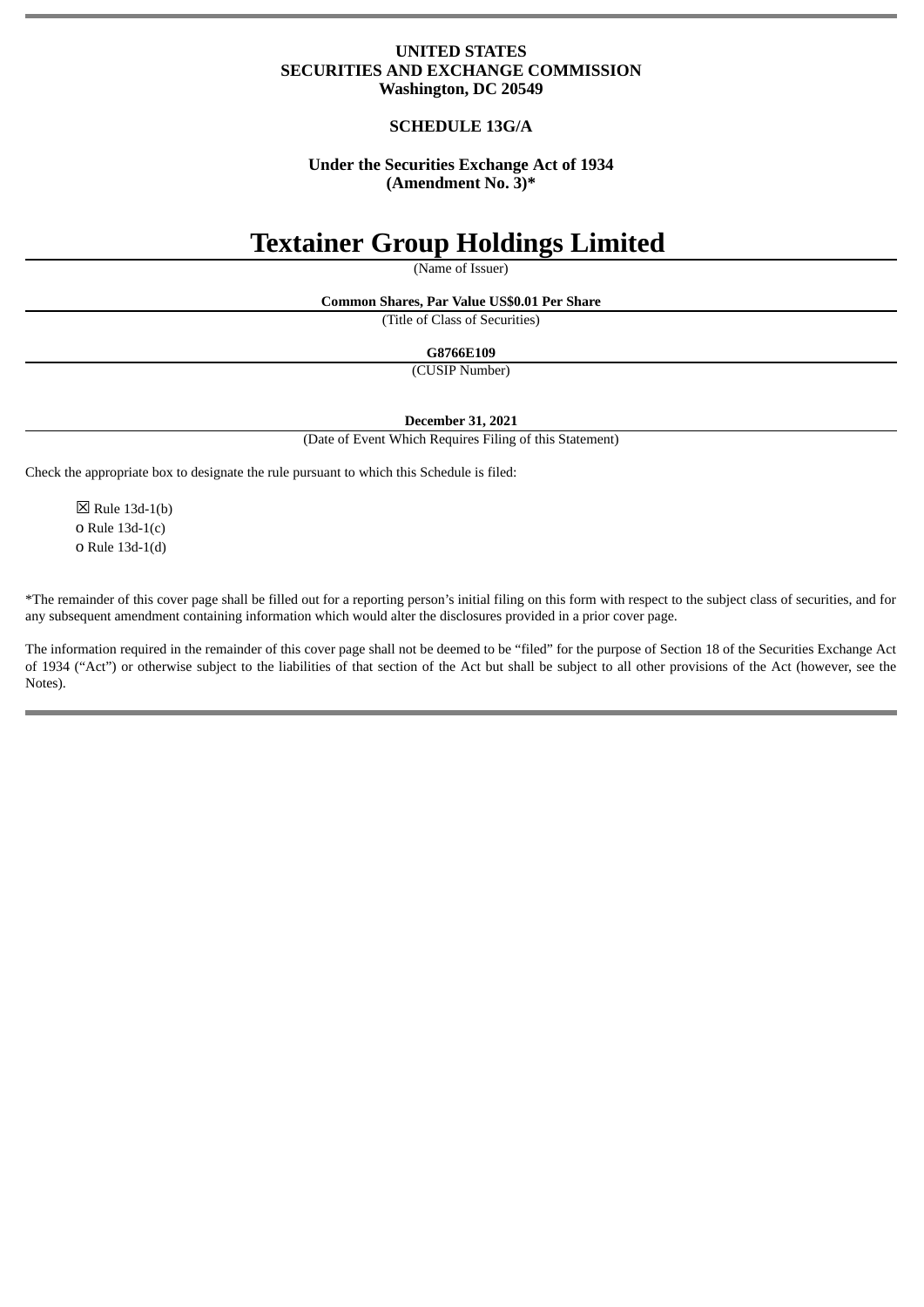| $\mathbf{1}$                                                                                                                                   | NAME OF REPORTING PERSONS                                                                 |   |                            |  |
|------------------------------------------------------------------------------------------------------------------------------------------------|-------------------------------------------------------------------------------------------|---|----------------------------|--|
|                                                                                                                                                | Coronation Asset Management (Pty) Ltd.                                                    |   |                            |  |
| 2                                                                                                                                              | CHECK THE APPROPRIATE BOX IF A MEMBER OF A GROUP (See Instructions)<br>$(a)$ o<br>$(b)$ o |   |                            |  |
| 3                                                                                                                                              | <b>SEC USE ONLY</b>                                                                       |   |                            |  |
| $\overline{4}$                                                                                                                                 | CITIZENSHIP OR PLACE OF ORGANIZATION<br>South Africa                                      |   |                            |  |
|                                                                                                                                                |                                                                                           | 5 | <b>SOLE VOTING POWER</b>   |  |
| <b>NUMBER OF</b><br><b>SHARES</b><br><b>BENEFICIALLY</b><br><b>OWNED BY</b><br><b>EACH</b><br><b>REPORTING</b><br><b>PERSON</b><br><b>WITH</b> |                                                                                           |   | 5,939,582                  |  |
|                                                                                                                                                |                                                                                           | 6 | <b>SHARED VOTING POWER</b> |  |
|                                                                                                                                                |                                                                                           |   | $\mathbf{0}$               |  |
|                                                                                                                                                |                                                                                           | 7 | SOLE DISPOSITIVE POWER     |  |
|                                                                                                                                                |                                                                                           |   | 5,939,582                  |  |
|                                                                                                                                                |                                                                                           | 8 | SHARED DISPOSITIVE POWER   |  |
|                                                                                                                                                |                                                                                           |   | 0                          |  |
| 9                                                                                                                                              | AGGREGATE AMOUNT BENEFICIALLY OWNED BY EACH REPORTING PERSON                              |   |                            |  |
|                                                                                                                                                | 5,939,582                                                                                 |   |                            |  |
| 10                                                                                                                                             | CHECK IF THE AGGREGATE AMOUNT IN ROW (9) EXCLUDES CERTAIN SHARES<br>$\mathbf 0$           |   |                            |  |
|                                                                                                                                                |                                                                                           |   |                            |  |
| 11                                                                                                                                             | PERCENT OF CLASS REPRESENTED BY AMOUNT IN ROW (9)                                         |   |                            |  |
|                                                                                                                                                | 12.06%                                                                                    |   |                            |  |
| 12                                                                                                                                             | TYPE OF REPORTING PERSON (See Instructions)                                               |   |                            |  |
|                                                                                                                                                | ${\rm IV}$                                                                                |   |                            |  |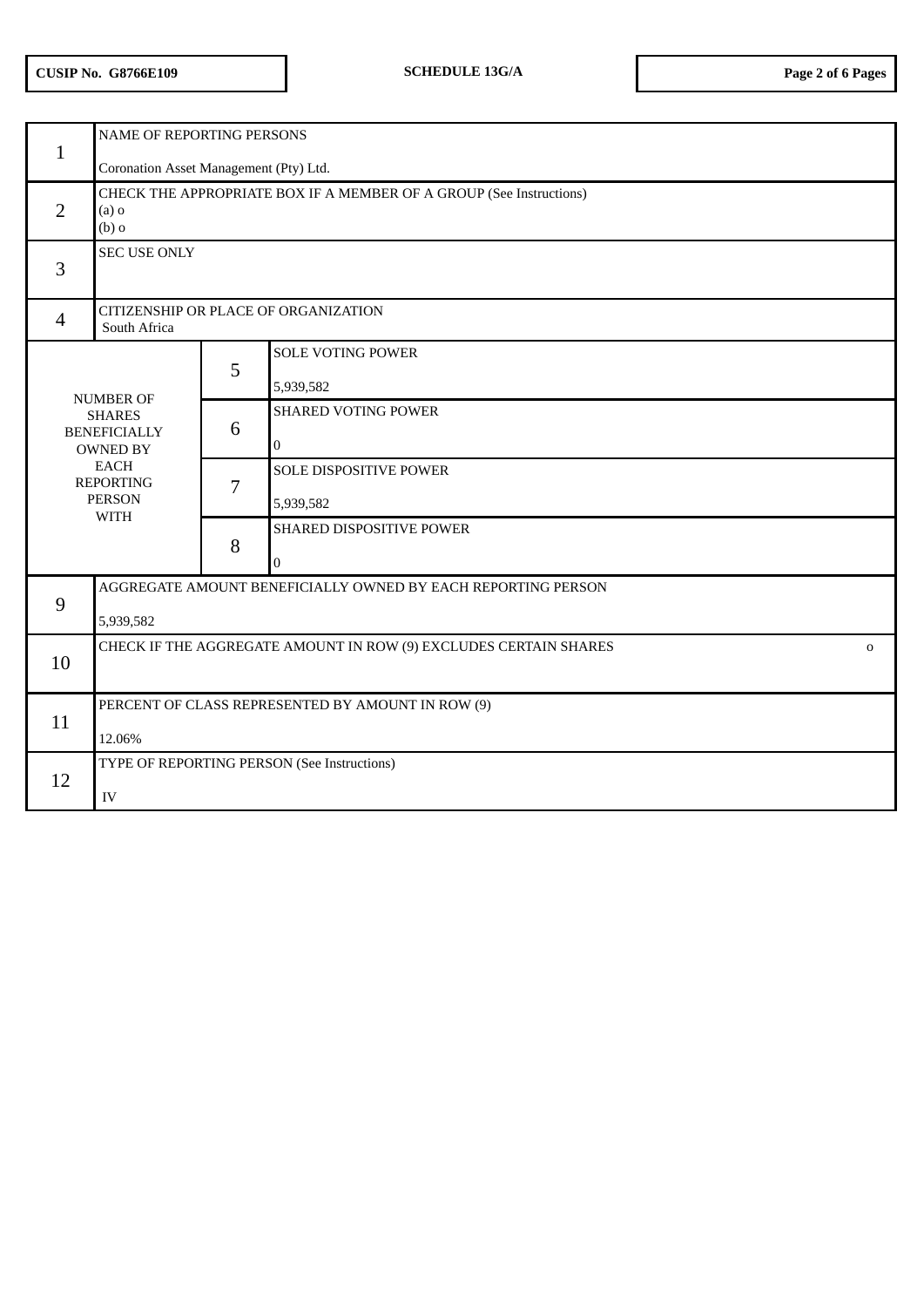#### **Item 1. (a) Name of Issuer**

Textainer Group Holdings Limited

## **(b) Address of Issuer's Principal Executive Offices**

Century House 16 Par-La-Ville Road Hamilton HM 08 Bermuda

## **Item 2. (a) Name of Person Filing**

Coronation Asset Management (Pty) Ltd.

## **(b) Address of Principal Business Office, or, if none, Residence**

7th Fl., Montclare Place CNR Main and Campground Rd. Claremont, Cape Town 7708 South Africa

## **(c) Citizenship**

South Africa

## **(d) Title of Class of Securities**

Common Shares, Par Value US\$0.01 Per Share

## **(e) CUSIP No.:**

G8766E109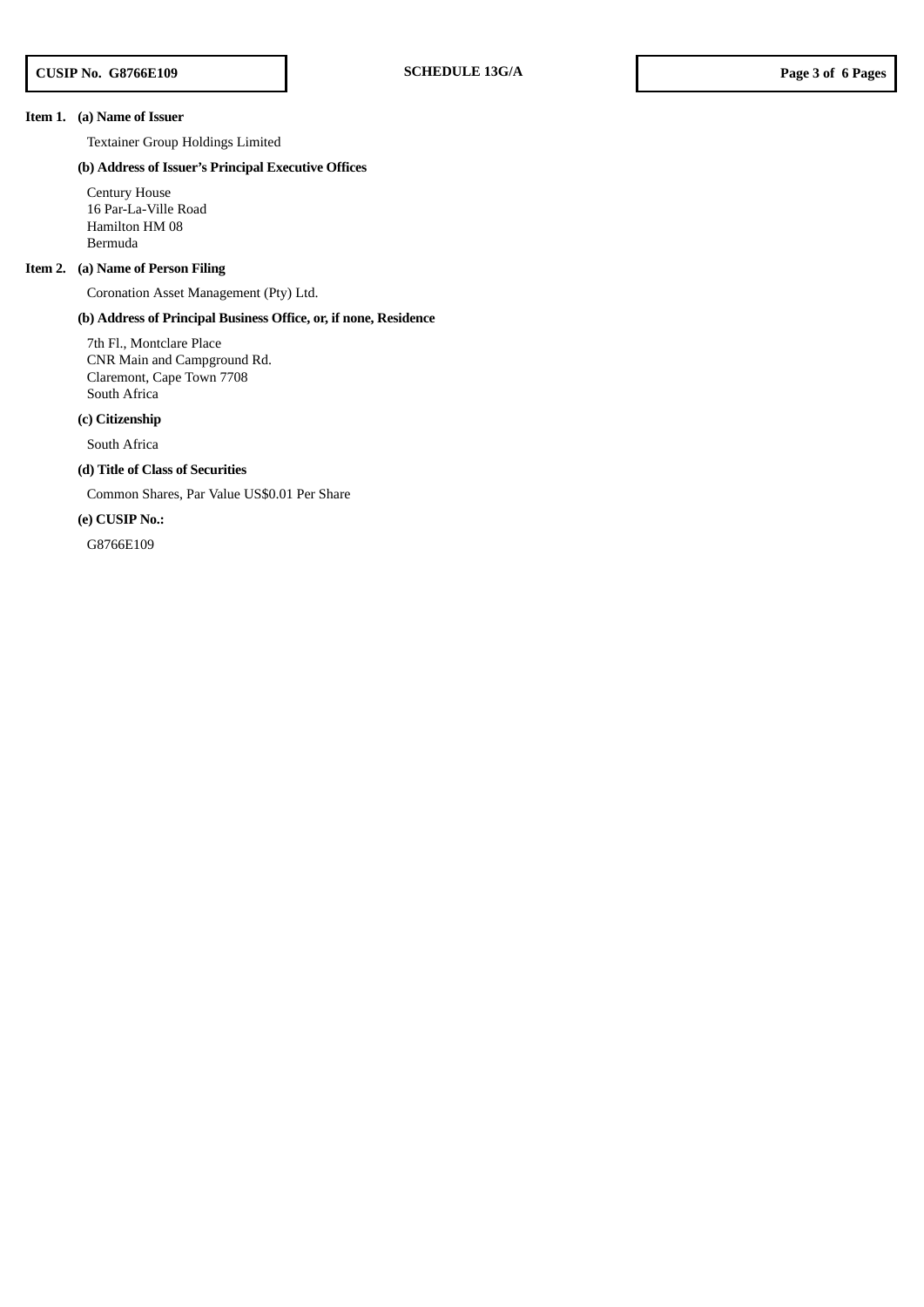#### Item 3. If this statement is filed pursuant to §§240.13d-1(b) or 240.13d-2(b) or (c), check whether the person filing is a:

- (a)  $\Box$  Broker or dealer registered under section 15 of the Act (15 U.S.C. 78o);
- (b)  $\Box$  Bank as defined in section 3(a)(6) of the Act (15 U.S.C. 78c);
- (c)  $\Box$  Insurance company as defined in section 3(a)(19) of the Act (15 U.S.C. 78c);
- (d) ☐ Investment company registered under section 8 of the Investment Company Act of 1940 (15 U.S.C. 80a-8);
- (e) x An investment adviser in accordance with  $\S 240.13d-1(b)(1)(ii)(E)$ ;
- (f)  $\Box$  An employee benefit plan or endowment fund in accordance with §240.13d-1(b)(1)(ii)(F);
- (g)  $\Box$  A parent holding company or control person in accordance with §240.13d-1(b)(1)(ii)(G);
- (h)  $\Box$  A savings associations as defined in Section 3(b) of the Federal Deposit Insurance Act (12 U.S.C. 1813);
- (i)  $\Box$  A church plan that is excluded from the definition of an investment company under section 3(c)(14) of the Investment Company Act of 1940 (15 U.S.C. 80a-3);
- (j)  $\Box$  A non-U.S. institution in accordance with §240.13d-1(b)(1)(ii)(J);
- (k)  $\Box$  A group, in accordance with §240.13d-1(b)(1)(ii)(K). If filing as a non-U.S. institution in accordance with §240.13d-1(b)(1)(ii)(J), please specify the type of institution: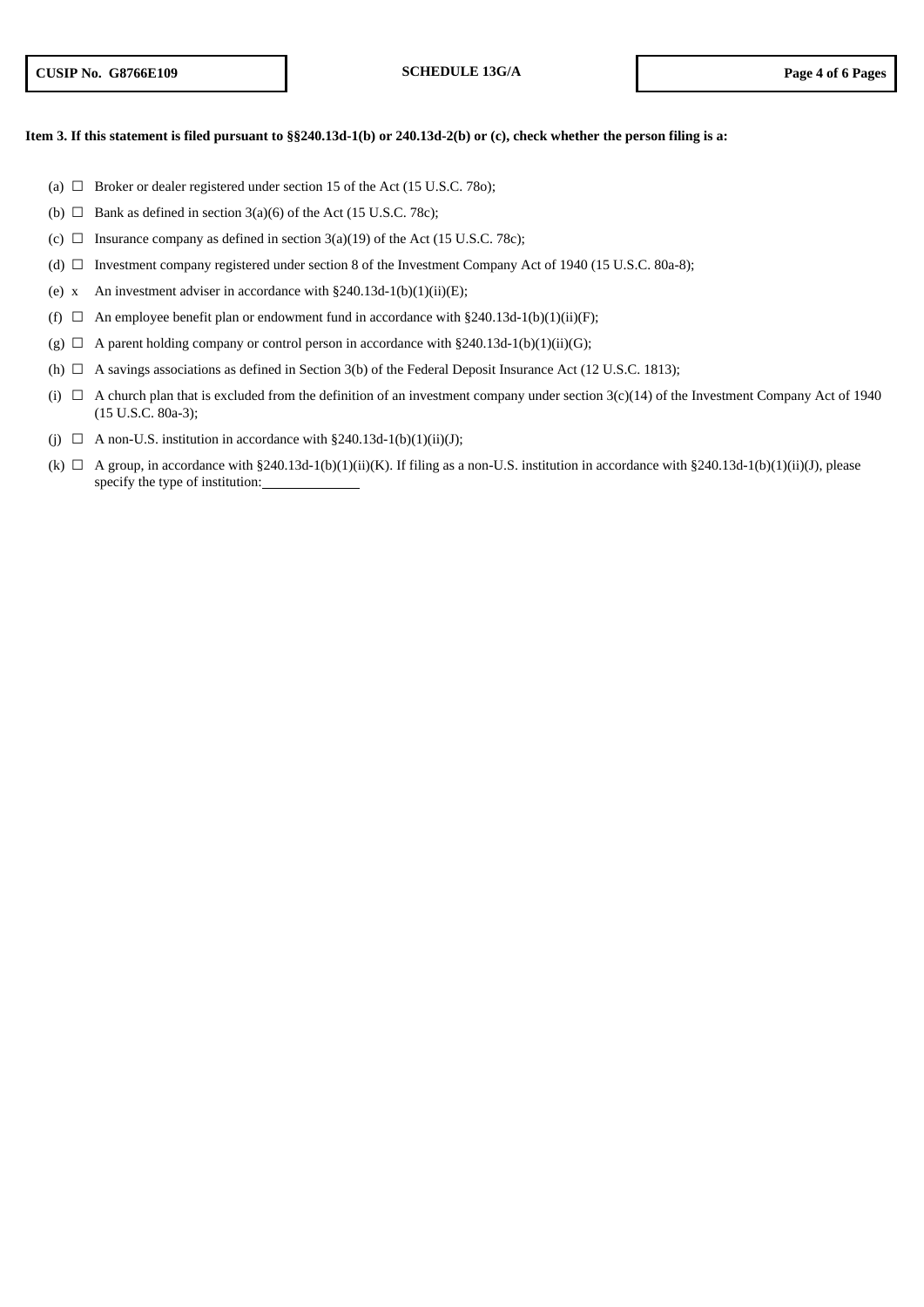#### **Item 4. Ownership**

Provide the following information regarding the aggregate number and percentage of the class of securities of the issuer identified in Item 1.

(a) Amount beneficially owned: 5,939,582

(b) Percent of class: 12.06%

(c) Number of shares as to which the person has:

(i) Sole power to vote or to direct the vote: 5,939,582

- (ii) Shared power to vote or to direct the vote: 0
- (iii) Sole power to dispose or to direct the disposition of: 5,939,582
- (iv) Shared power to dispose or to direct the disposition of: 0

#### **Item 5. Ownership of Five Percent or Less of a Class**

#### Not Applicable.

#### **Item 6. Ownership of More Than Five Percent on Behalf of Another Person**

#### Not Applicable.

Item 7. Identification and Classification of the Subsidiary which Acquired the Security Being Reported on by the Parent Holding Company or Control **Person**

#### Not Applicable.

#### **Item 8. Identification and Classification of Members of the Group**

Not Applicable.

#### **Item 9. Notice of Dissolution of Group**

Not Applicable.

## **Item 10. Certification**

By signing below I certify that, to the best of my knowledge and belief, the securities referred to above were acquired and are held in the ordinary course of business and were not acquired and are not held for the purpose of or with the effect of changing or influencing the control of the issuer of the securities and were not acquired and are not held in connection with or as a participant in any transaction having that purpose or effect.